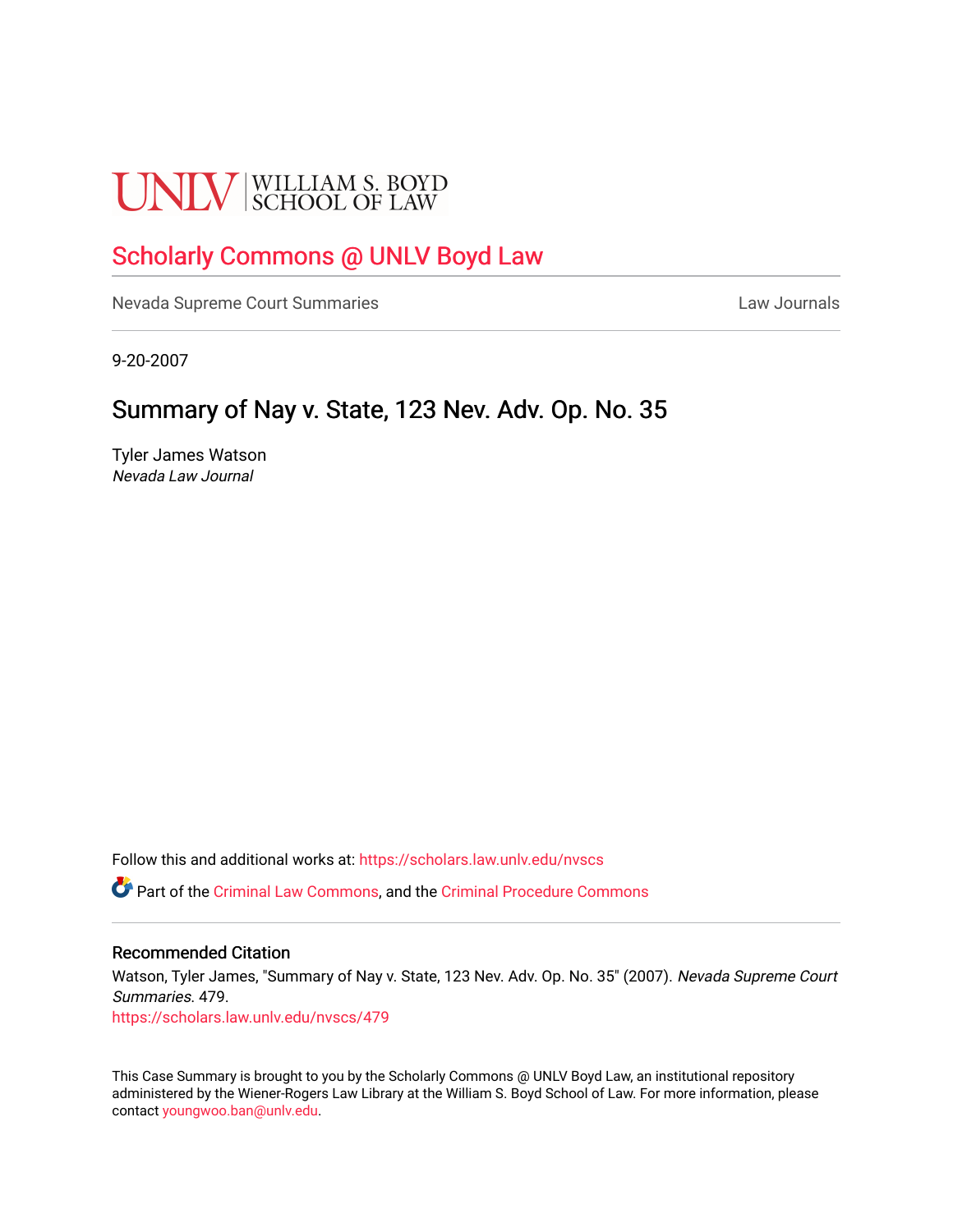### *Nay v. State***, 123 Nev. Adv. Op. No. 35 (Sept. 20, 2007)[1](#page-1-0)**

#### **CRIMINAL LAW – FELONY MURDER**

#### **Summary**

 Appeal from a judgment of conviction, upon a jury verdict, of first-degree murder with the use of a deadly weapon and robbery with the use of a deadly weapon.

#### **Disposition/Outcome**

 Affirmed the judgment as to the conviction for robbery with a deadly weapon and reversed the judgment as to the conviction for first-degree with the use of a deadly weapon, and remanded the matter to the district court.

#### **Factual and Procedural History**

Elijah Ansah and Christopher Nay became roommates in June  $2003<sup>2</sup>$  $2003<sup>2</sup>$ . In the early morning of July 27, 2003, Ansah and Nay, planning to meet girls, went to Lone Mountain.<sup>[3](#page-1-2)</sup> For protection, Nay brought a bat.<sup>[4](#page-1-3)</sup> Upon their arrival, Ansah and Nay found that the girls were not present. They walked to a local park and waited. After approximately 20 minutes, Ansah became impatient and began to inquire as to the girl's location. At that point, Ansah brandished a handgun and pointed it at Nay.<sup>[5](#page-1-4)</sup> In response, Nay kicked Ansah in the stomach. As Ansah doubled-over from the blow, he discharged his weapon. No one was shot. After Ansah fell to the ground, Nay hit him in the head with the bat five to eight times, and intermittently kicked him in the ribs.

crime scene. Additionally, Nay reasoned that he ought to get something out of the event After this altercation, Nay realized that he might have killed Ansah.<sup>[6](#page-1-5)</sup> In an attempt to avoid murder charges, Nay tried to cover his tracks by burning Ansah's shirt with a cigarette lighter and taking Ansah's shoes to remove his finger prints from the

 $\overline{a}$ 

<span id="page-1-1"></span><span id="page-1-0"></span><sup>&</sup>lt;sup>1</sup> By Tyler James Watson.<br><sup>2</sup> Prior to their living together, Ansah had been living a transient lifestyle, staying with various friends and

<span id="page-1-2"></span>relatives.<br> $3$  At this time, Ansah had a near-fatal level of hydrocondone in his system. Hydrocondone is a narcotic analgesic that would make a person drowsy, tired, and uncoordinated. According to testimony at trial, the amount of hydrocondone Ansah had in his system would have limited the amount of control he had over his own body, but he could have held a gun and pointed it at someone.

<span id="page-1-3"></span><sup>&</sup>lt;sup>4</sup> Nay claimed to have received the bat from a friend to protect himself from gang members. However, Nay had made a joke to the same friend that he wanted the bat to pull a "lick" – to catch someone off guard and then rob them.

<span id="page-1-4"></span><sup>&</sup>lt;sup>5</sup> Nay initially thought Ansah pulled the gun in a joking manner, but Ansah replied, "We ain't in your apartment no more. I ain't f\_\_ing playing this time." He then cocked the handgun.

<span id="page-1-5"></span> $<sup>6</sup>$  The realization that he may have killed Ansah scared Nay.</sup>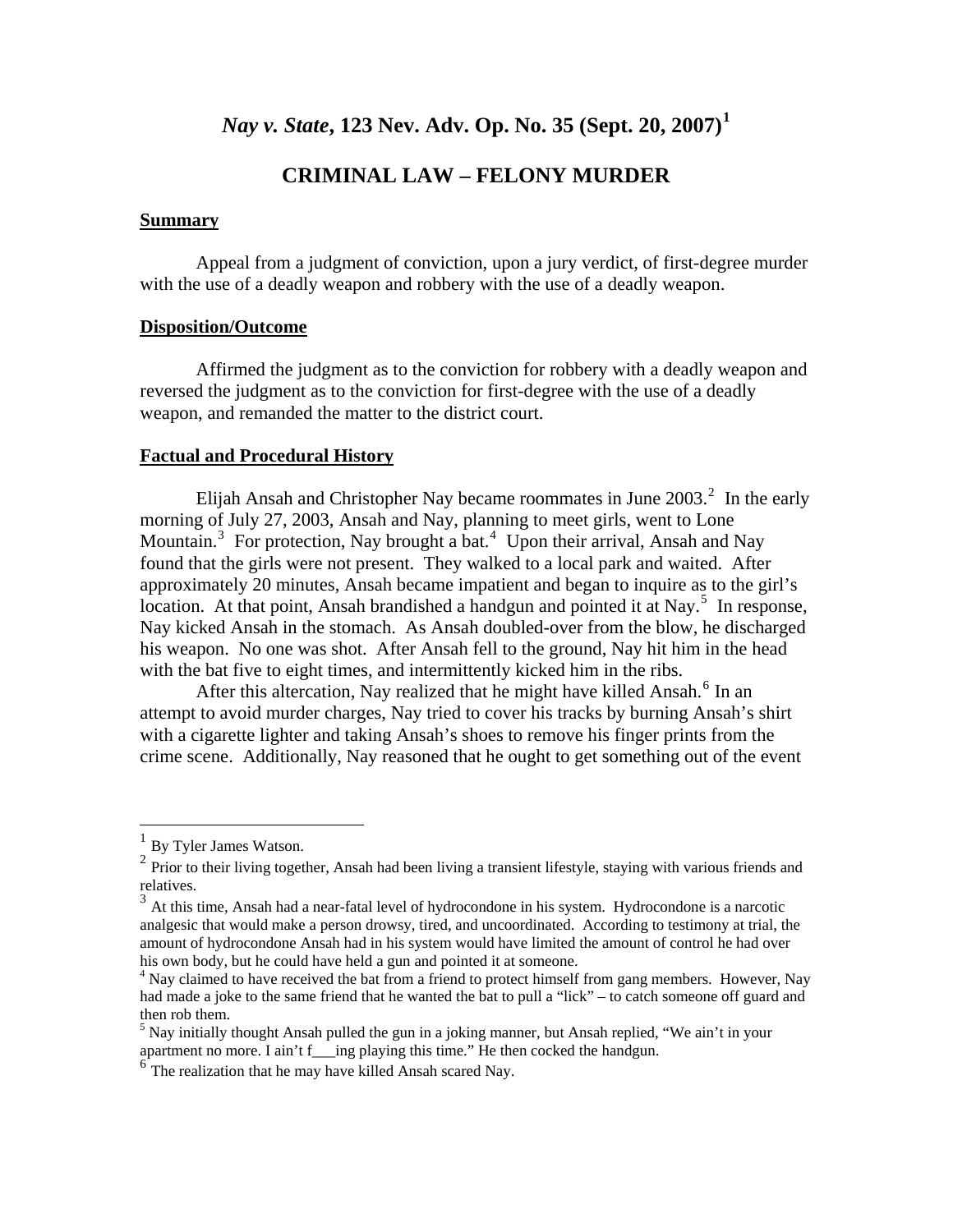because, after all, "Ansah had held a gun to his head." Nay took Ansah's gun<sup>[7](#page-2-0)</sup>, money, clothes $\delta$ , and marijuana, and then walked himself home.<sup>[9](#page-2-2)</sup>

 Subsequent to Ansah's death, Nay told friends and acquaintances that he had committed a robbery using a bat. Also, he told a friend that he had jumped Ansah to get his money. At one point, Nay, in the presence of a group of his friends, mocked police for suspecting that Ansah's death was gang related. Then Nay sang the lyrics to a rap song he had written which included, "I bashed someone over the head, now he lies dead behind Lone Mountain."

 Nay's friends suspected that he had killed Ansah and, subsequently, contacted the police. Upon interrogation, Ansah admitted to the killing, but stipulated that it was in self-defense. Nay was later convicted of first-degree murder with the use of a deadly weapon and robbery with the use of a deadly weapon. Nay was sentenced to two consecutive terms of life in prison with eligibility for parole.

#### **Discussion**

 $\overline{a}$ 

#### The State's Improper Felony-Murder Jury Instruction:

 Nay argued, and the court found that the felony-murder conviction could not be properly reached because the proffered jury instruction improperly stated Nevada law. The jury instruction allowed for conviction of felony-murder could be properly reached where the intent to commit the felony occurred after the murder. The question of whether robbery may serve as a predicate for felony murder when the perpetrator formed the intent to rob after killing the victim was an issue of first impression<sup>[10](#page-2-3)</sup> and a matter of statutory interpretation. The issue was reviewed de novo.<sup>[11](#page-2-4)</sup>

 The guiding statute was NRS 200.030(1)(b) which defines felony murder as murder which is "[c]omitted in the perpetration or attempted perpetration of . . . robbery." Since the statute does not define perpetration or attempted perpetration, Nay argued that the intent to commit robbery needed to be present at the time of the murder. Conversely, the State argued that the force or violence used to kill the victim is "in the perpetration of" the robbery.<sup>[12](#page-2-5)</sup> The court held that the statute was ambiguous because there was more

<span id="page-2-0"></span> $<sup>7</sup>$  Nay claims that he took Ansah's gun because he did not know if Ansah was dead and he did not want</sup> Ansah to get up and shoot him.<br><sup>8</sup> Nay discarded Ansah's clothes in a dumpster.

<span id="page-2-1"></span>

<span id="page-2-2"></span><sup>&</sup>lt;sup>9</sup> Nay claims he did not tell police what happened because he did not want to be locked up for murder when he was just defending himself.

<span id="page-2-3"></span><sup>&</sup>lt;sup>10</sup> The court previously concluded that a person who takes property from a victim after he is dead still commits robbery, and that issue was not addressed in this case. Leonard v. State, 117 Nev. 53, 76-77, 17 P.3d 397, 412 (2001).

<span id="page-2-4"></span> $11$  De novo is the proper method of review when there is a question of whether a proffered instruction is a correct statement of the law because it presents a legal question. Garcia v. State, 117 Nev. 124, 127, 17 P.3d 994, 996 (2001).

<span id="page-2-5"></span><sup>&</sup>lt;sup>12</sup> The State erroneously argued that the court had already determined that after though robbery may serve as a predicate to felony-murder in Thomas v. State, 120 Nev. 37, 46, 83 P.3d 818, 824 (2004) (quoting Chappell v. State, 114 Nev. 1403, 1408, 972 P.2d 838, 841 (1998)). However, the intent in the aforementioned case preceded the murder.